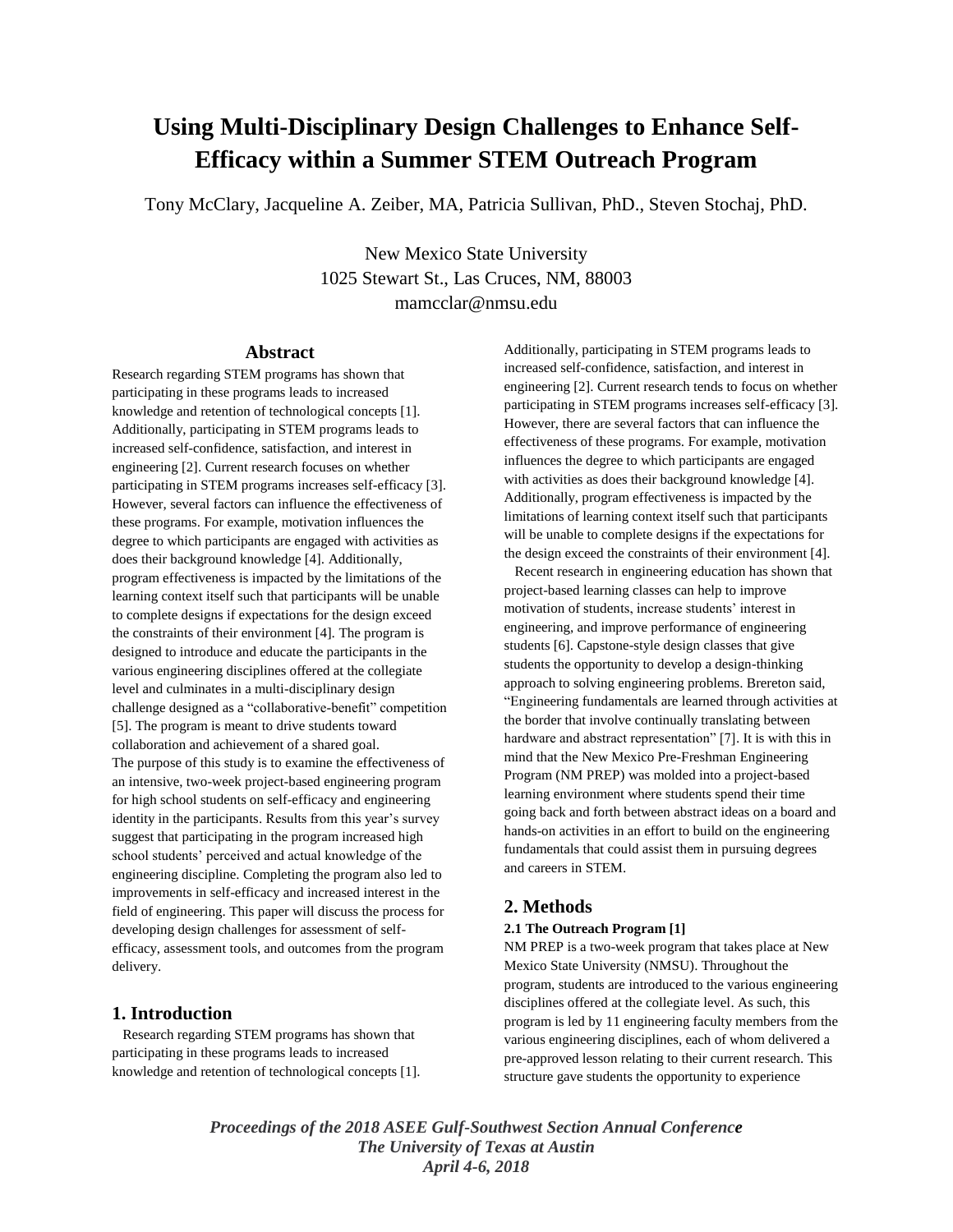design-thinking as it relates to different engineering disciplines. Students also get to experience college life as they are housed in dorm rooms for the duration of the program. The program culminates in a multi-disciplinary design challenge designed as a "collaborative-benefit" competition which is meant to drive students toward collaboration and achievement of a shared goal [1].

#### **2.2 Participants**

Forty-eight high school students from across the state of New Mexico applied to participate in NM PREP. A committee comprised of 8 members rated the applications based on highest math and science classes completed, grades in all classes for the most recent semester, teacher recommendations, and merit of the student-written essay. After reviewing the applications, 47 students (62% male, 38% female) were selected to participate in the program. Of those that participated, 53% identified as Hispanic, 24% identified as Caucasian, and 23% identified as American Indian, Asian/Pacific Islander, African American, or Other. **2.3 Procedure**

Prior to beginning the program, students were asked to complete a pre-survey. The survey consisted of a content assessment which asked students to define and identify various engineering concepts (such as the meaning of acceleration and velocity). Students were also asked about their degree of confidence regarding various subjects (e.g., "Algebra"), situations (e.g., "Building something from a drawing"), and skills (e.g., "Gathering the necessary information to solve a problem"). Additionally, students were asked about their engineering identity (e.g., "I think of myself as an engineer"), personal identity (e.g., "A person who is thrilled by discovering something new"), mindset (e.g., "Intelligence is something you are born with"), grit (e.g., "A person who thinks that intelligence is something you either have or you don't"), and interest in engineering careers (e.g., "Industrial Engineer"). Following completion of the program, students were asked to complete a postsurvey which was the same as the pre-survey with the exception that students were asked several open-ended questions about their participation in the program (e.g., "Would you like to participate in this program again").

#### **2.4 Development of Assessment tools**

The Self-Efficacy Assessments were developed for the assessment of student self-efficacy, grit, mindset, and to gauge the efficacy and enjoyability of various aspects of the program. The self-efficacy questions were developed using questions from a tripartite model of self-efficacy focusing on confidence, identity and drive. The grit questions were developed based on Duckworth and colleagues' [9] research focusing on perseverance and passion. The mindset questions were derived from Dweck's research [10] regarding the comparison of fixed and growth mindsets.

The content exam was developed in-house based on the curriculum developed by NMSU professors and NM PREP Academy staff. More information about these assessment tools is available upon request through email at engr-nm@nmsu.edu.

# **3. Results**

#### **3.1 Content Assessment**

Prior to completing NM PREP, participants got an average score of 68.87% on the content assessment (21.35/31 questions correct). Following the completion of NM PREP, participants got an average score of 72.26% on the content assessment (22.40/31 questions correct). While this difference in scores is not statistically significant (see Fig. 1), the results of the content assessment indicate that participants' knowledge of engineering increased as a result of the program,  $t(39) = -1.00$ ,  $p = .33$ ,  $d = 0.20$ .

#### **3.2 Confidence**

After  $(M = 2.58, SD = 0.60)$  completing NM PREP, participants indicated that they felt significantly more confident about various subjects compared to before  $(M =$ 2.28,  $SD = 0.58$ ),  $t(42) = -4.48$ ,  $p < .00$ ,  $d = 0.51$  (see Fig. 2). Similarly, participants indicated that they felt significantly more confident about various situations after  $(M = 3.06, SD = 0.45)$  completing NM PREP compared to before ( $M = 2.81$ ,  $SD = 0.46$ ),  $t(42) = -4.16$ ,  $p < .00$ ,  $d =$ 0.56 (see Fig. 2). Participants also indicated that they felt significantly more confident about their skills after  $(M =$ 3.07, *SD* = 0.52) completing NM PREP compared to before  $(M = 2.68, SD = 0.71), t(41) = -1.00, p < .00, d = 0.62$  (see Fig. 2). As such, participating in NM PREP improved participant's confidence.

#### **3.3 Identity**

After  $(M = 3.91, SD = 0.84)$  completing NM PREP, participants indicated that they had a significantly stronger engineering identity compared to before ( $M = 3.64$ ,  $SD =$ 0.84),  $t(42) = -2.68$ ,  $p = .01$ ,  $d = 0.33$  (see Fig. 3). While participants also had a stronger personal identity after (*M* = 3.49,  $SD = 0.49$  completing NM PREP compared to before  $(M = 3.35, SD = 0.58)$ , the difference was not significant,  $t(42) = -1.88$ ,  $p = .06$ ,  $d = 0.33$  (see Fig. 4). As such, participating in NM PREP had little influence on participants' personal identity but it did improve their engineering identity.

## **3.4 Self-Efficacy**

While participants had a stronger mindset after (*M* = 2.65,  $SD = 0.60$ ) completing NM PREP compared to before ( $M =$ 2.53,  $SD = 0.52$ ), the difference was not significant,  $t(42) =$  $-1.84, p = .07, d = 0.23$  (see Fig. 5). Similarly, while participants had a stronger sense of grit after (*M* = 3.20, *SD*  $= 0.61$ ) completing NM PREP compared to before ( $M =$ 3.08,  $SD = 0.55$ ), the difference was not significant,  $t(42) =$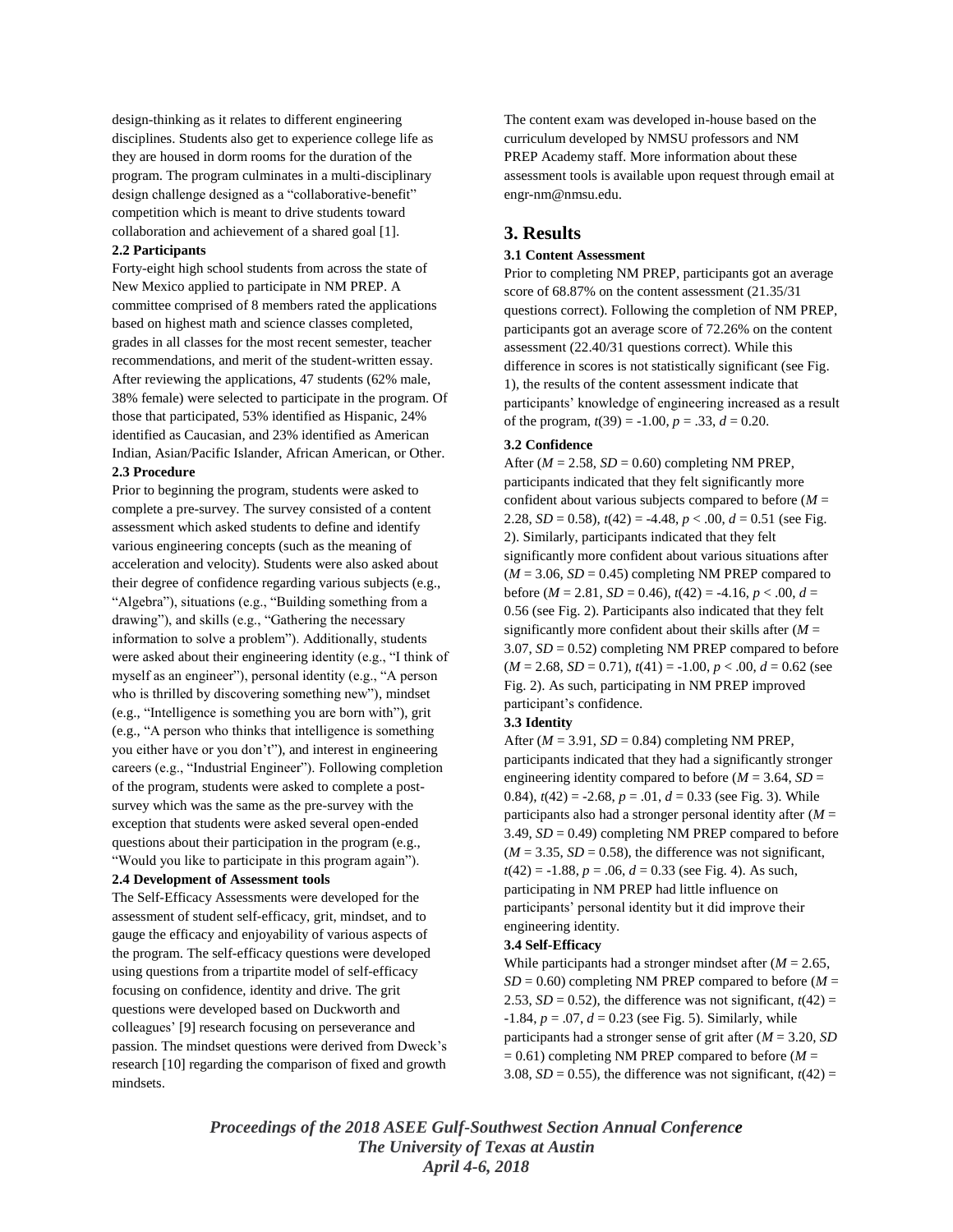$-1.17, p = .25, d = 0.21$  (see Fig. 6). As such, participating in NM PREP had little influence on participants' selfefficacy.

## **4. Summary**

## **4.1 Discussion**

Results from this year's survey suggest that participating in the program increased high school students' perceived and actual knowledge of the engineering discipline. Completing the program also led to increased interested in the field of engineering and, although nonsignificant, improvements in self-efficacy. Further, high school students' confidence about engineering, engineering situations, and their ability to function as an engineer increased.

#### **4.2 Considerations**

The survey was independently developed within the NMSU College of Engineering, taking cues from educational research. There is a chance that some of the variability in the content assessment scores could be attributed to practice effects, though this probability has not been accounted for or examined. Further, the assessment tools and the academy itself are constantly being modified based on the data collected.

#### **4.3 Future Work**

Further exploration into the relationship between our design challenge and students' self-efficacy are planned for the next few years as a part of the NM PREP Academy curriculum. Additional components that will be examined in future programs will include data collection regarding grit and mindset of the students and changes therein. In addition to these results, there are plans to expand our scope of understanding the research team is looking to begin implementing the same self-efficacy survey to students in their freshman and senior years of an NMSU Engineering degree. Also included in this expansion will be the addition of a College Readiness Assessment (yet to be determined which one) for both the PREP students and the college students for a more thorough comparison.

# **References**

[1] Korwin, A.R. & Jones, R.E. "Do hands-on, technologybased activities enhance learning by reinforcing cognitive knowledge and retention?" *Journal of Technology Education, 1*(2), p. 26-33. (1990).

[2] Yilmaz, M., Ren, J., Custer, S., & Coleman, J. "Handson summer camp to attract K-12 students to engineering fields." *IEE Transactions on Education, 53*(1), p. 144-151. (2010).

[3] Householder, D.L. & Hailey, C.E. "Incorporating engineering design challenges into STEM courses." Retrieved from the National Center for Engineering and Technology Education[, http://digitalcommons.usu.edu/](http://digitalcommons.usu.edu/) (2012).

[4] Edelson, D.C., Gordin, D.N., & Pea, R.D. "Addressing the challenges of inquiry-based learning through technology and curriculum design." *The Journal of the Learning Sciences, 8*(3 & 4), p. 391-450. (1999).

[5] Neubert, J. "Increasing Collaboration: Tips from Competition Sciences." Retrieved from Institue of Competition Sciences,

[https://www.competitionsciences.org/2017/10/05/increasin](https://www.competitionsciences.org/2017/10/05/increasing-collaboration-tips-from-competition-sciences) [g-collaboration-tips-from-competition-sciences](https://www.competitionsciences.org/2017/10/05/increasing-collaboration-tips-from-competition-sciences) (2017).

[6] Dym, C.L., Agogino, A.m., Eris, O., Frey, D.D., Leifer, L.J. "Engineering Design Thinking, Teaching, and Learning." *Journal of Engineering Education, 94*(1), p. 103-120. (2005).

[7] Brereton, M., *The Role of Hardware in Learning Engineering Fundamentals: An Empirical Study of Engineering Design and Product Analysis Activity*, Doctoral Dissertation, Stanford, California: Stanford University, (1999).

[9] Duckworth, A. et al., "Grit: Perseverance and Passion for Long-Term Goals." *Journal of Personality and Social Psychology.* 92(6) 1087-1101. (2007)

[10] Dweck, C., "Mindset." *Random House*. New York. (2006).